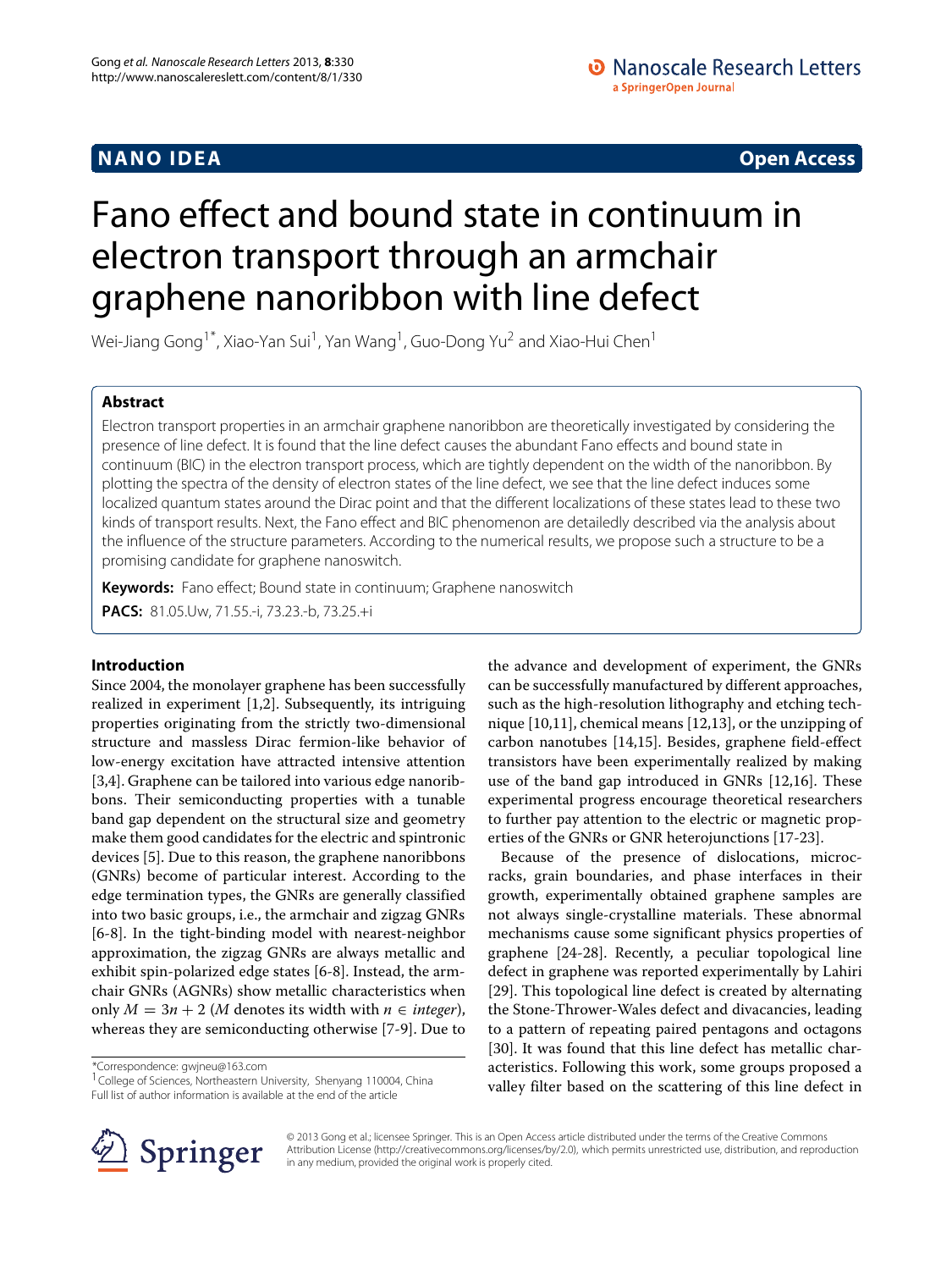graphene [\[31\]](#page-8-4). Next, using a tight-binding model calculation, Bahamon et al. have observed the metallic characteristics and Fabry-P'erot oscillation phenomena in graphene line defects [\[32\]](#page-8-5). After these works, researchers dedicated themselves to the discussion about the electronic and magnetic properties of graphene with a topological line defect; the line defect-based electronics has been gradually established [\[33](#page-8-6)[-36\]](#page-8-7). Then, the influence of the line defect on the electron properties of the GNRs have become one main concern of such a field. Song et al. studied a line defect in zigzag GNR where a bulk energy gap is opened by sublattice symmetry breaking [\[37\]](#page-8-8). They found that a gapless state is for a configuration which holds a mirror symmetry with respect to the line defect. Lin and Ni reported that the edge-passivated zigzag GNRs with the line defects along the edge show half-metallicity as the line defect is close to one edge [\[38\]](#page-8-9). On the other hand, it has been reported that the topological line defects in the zigzag GNR can induce the tuning of antiferromagnetism to ferromagnetism. Hu et al. found that the applied strain induces the local magnetic moments on the line defect, whose coupling with those on the edges leads to a turnover of the spin polarization on one edge, making the zigzag GNR become a ferromagnetic metal at a large enough strain [\[39\]](#page-8-10). In addition, Lü et al. calculated the band structure of a zigzag GNR with line defect [\[40\]](#page-8-11). They observed that the lowest conduction subband of this structure connects two inequivalent Dirac points with flat dispersion, which is reminiscent of the flat-bottomed subband of a zigzag GNR. Accordingly, a valley filtering device based on a finite length line defect in graphene was proposed.

It is easy to note that the effect of the line defect in the zigzag GNRs has extensively discussed, but few works focused on the AGNRs with line defect. The main reason may be that the line defect can be extended along the zigzag GNRs. It should be certain that the line defect in the AGNRs plays a nontrivial role in the electron transport manipulation despite its terminated topology. With this idea, we, in this work, investigate the electron transport in an AGNR with line defect. We observe that the line defect induces the abundant Fano effects and BIC phenomenon in the electron transport process, which is tightly dependent on the width of the AGNR. According to the numerical results, we propose such a structure to be a promising candidate for electron manipulation in graphene-based material.

#### **Model and Hamiltonian**

We describe the structure of the AGNR with an embedded line defect using the tight-binding model with the nearestneighbor approximation, i.e.:

$$
H = H_C + H_D + H_T,\tag{1}
$$

where  $H_C$  and  $H_D$  are the Hamiltonians of the AGNR and the line defect, respectively.  $H_T$  represents the coupling between the AGNR and the defect. These three terms are written as follows:

$$
H_C = \sum_{i_c} \varepsilon_c c_{i_c}^{\dagger} c_{i_c} - t_0 \sum_{\langle i_c, j_c \rangle} c_{i_c}^{\dagger} c_{j_c},
$$
  
\n
$$
H_D = \sum_{m_d} \varepsilon_d c_{m_d}^{\dagger} c_{m_d} - t_D \sum_{\langle m_d, n_d \rangle} c_{m_d}^{\dagger} c_{n_d},
$$
  
\n
$$
H_T = -t_T \sum_{\langle i_c, m_d \rangle} (c_{i_c}^{\dagger} c_{m_d} + H.c.).
$$

Here, the index  $i_c$  ( $m_d$ ) is the site coordinate in the AGNR (line defect), and  $\langle i_c, j_c \rangle$  ( $\langle m_d, n_d \rangle$ ) denotes the pair of nearest neighbors.  $t_0$  and  $t_D$  are the hopping energies of the AGNR and line defect, respectively. ε*<sup>c</sup>* and ε*<sup>d</sup>* are the on-site energies in the AGNR and the line defect, respectively.  $t_T$  denotes the coupling between the AGNR and line defect.

With the help of the Landauer-Büttiker formula [\[41\]](#page-8-12), the linear transport properties in this structure can be evaluated, i.e.:

$$
\mathcal{G} = \frac{2e^2}{h} T(\varepsilon_F). \tag{2}
$$

 $T(\omega)$  is the transmission probability, and  $\varepsilon_F$  is the Fermi energy. The transmission probability is usually calculated by means of the nonequilibrium Green function technique or the transfer matrix method. In this work, we would like to use the nonequilibrium Green function technique to investigate the electron transport properties. For convenience, we divide the nanoribbon into three regions, i.e., the source (lead-*L*), the device, and the drain (lead-*R*). As a result, the transmission probability can be expressed as follows:

$$
T(\omega) = \text{Tr}[\Gamma_L(\omega) G_D^r(\omega) \Gamma_R(\omega) G_D^a(\omega)]. \tag{3}
$$

 $\Gamma_{L/R}$  =  $i(\Sigma_{L/R} - \Sigma_{L/R}^{\dagger})$  denotes the coupling between lead- $L(R)$  and the device region, and  $\Sigma_{L/R}$  is the selfenergy caused by the coupling between the device and lead regions.  $G_D^{r/a}(\omega)$  represents the retarded/advanced Green function for the device region, which follows the relationship of  $G^a = [G^r]^{\dagger}$  [\[42\]](#page-8-13),  $\Gamma_{L/R} = t_T^2 g_{L/R}$  with  $g_{L/R}$ being the surface-state Green function of lead-*L*/*R*.

In general,  $g_{L/R}$  can be numerically solved with the iteration method. In this work, we would like to analytically solve them by projecting the semi-infinite AGNR in the Green function space into a semi-infinite onedimensional double-atom chain [\[43\]](#page-8-14). By derivation, we get the coefficients of the Green function, i.e.,  $[W_0] =$  $(\omega - \varepsilon_c)I(N) - t_0^2(\omega - \varepsilon_c)[(\omega - \varepsilon_c)^2 - t_0^2]^{-1} [\Xi], [W_i] =$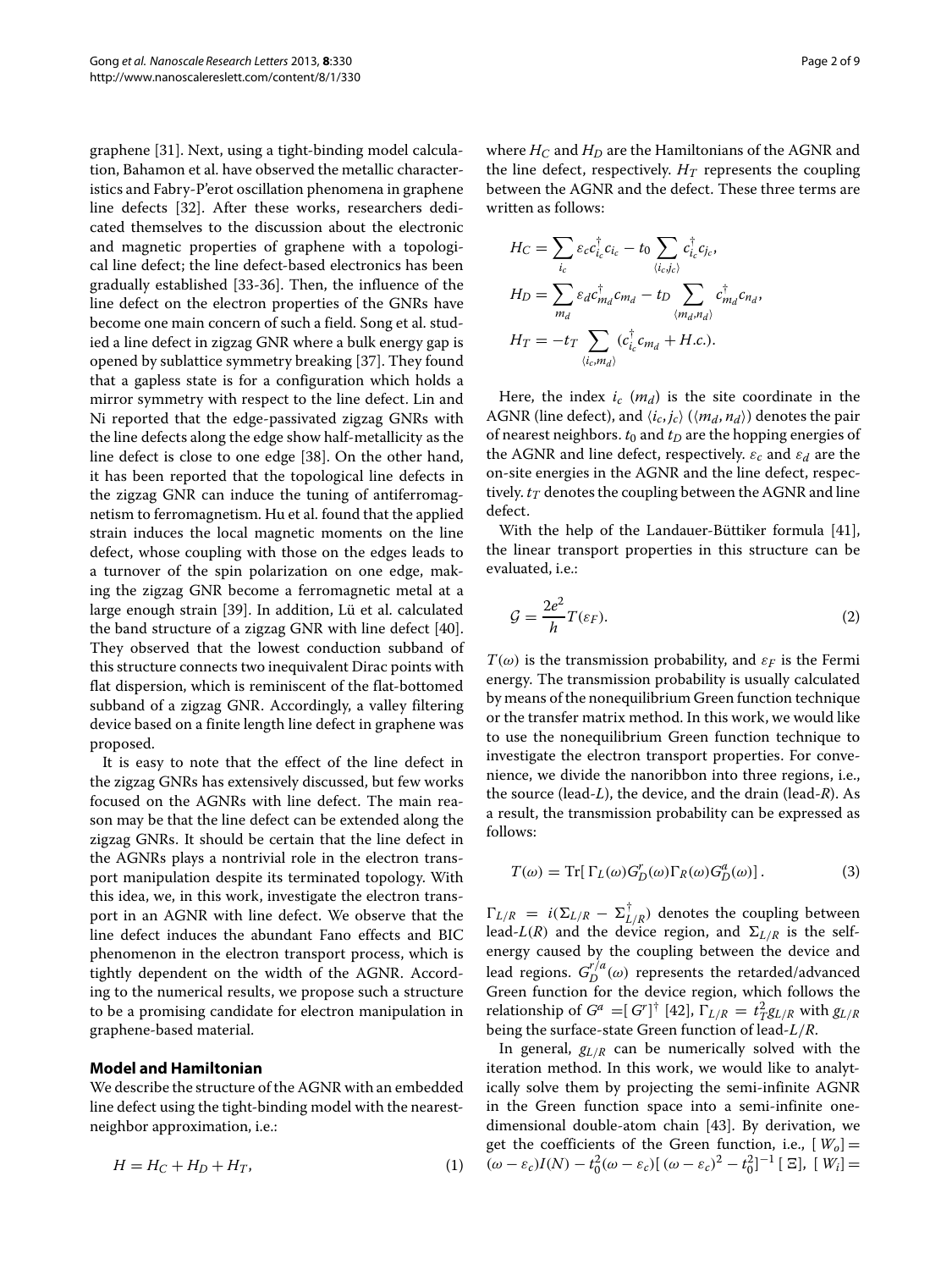<span id="page-2-0"></span> $t_0^3(\omega - \varepsilon_c)[(\omega - \varepsilon_c)^2 - t_0^2]^{-1}$  [  $\Xi$ ], and [  $W_e$ ] =  $t_0I(N)$  are the onsite energy, the coupling between the two atoms in each primitive cell, and the coupling between the neighboring two primitive cells of the chain, respectively. If the AGNR width *M* is odd,  $N = \frac{M-1}{2}$  and  $\left[\right. \Xi\right]_{jl} = 2\delta_{jl} + \delta_{j,l+1} + \delta_{j,l-1}.$ Otherwise,  $N = \frac{M}{2}$  and  $[\Xi]_{jl} = 2\delta_{jl} - \delta_{11} + \delta_{j,l+1} + \delta_{j,l-1}$ . By diagonalizing matrix  $[ \Xi ]$ , the double-atom chain can be transformed into its molecular orbit representation, and the surface state Green function can be expressed. After this, we can obtain the surface state Green function of the semi-infinite AGNR by representation transformation.

#### **Results and discussion**

In this section, we aim to investigate the transport properties of this structure. Prior to calculation, we consider *t*<sup>0</sup> to be the energy unit.

When the graphene with line defect is tailored into an AGNR, one would find its various configurations. If one edge of the AGNR is perpendicular to the growth direction of the line defect and its profile is assumed to be unchanged, we will possess four different configurations, as shown in Figure [1a](#page-2-0),b and Figure [2a](#page-3-0),b. In Figure [1a](#page-2-0),b, the AGNR widths are  $M = 12n - 7$  and  $M = 12n - 1$ ,

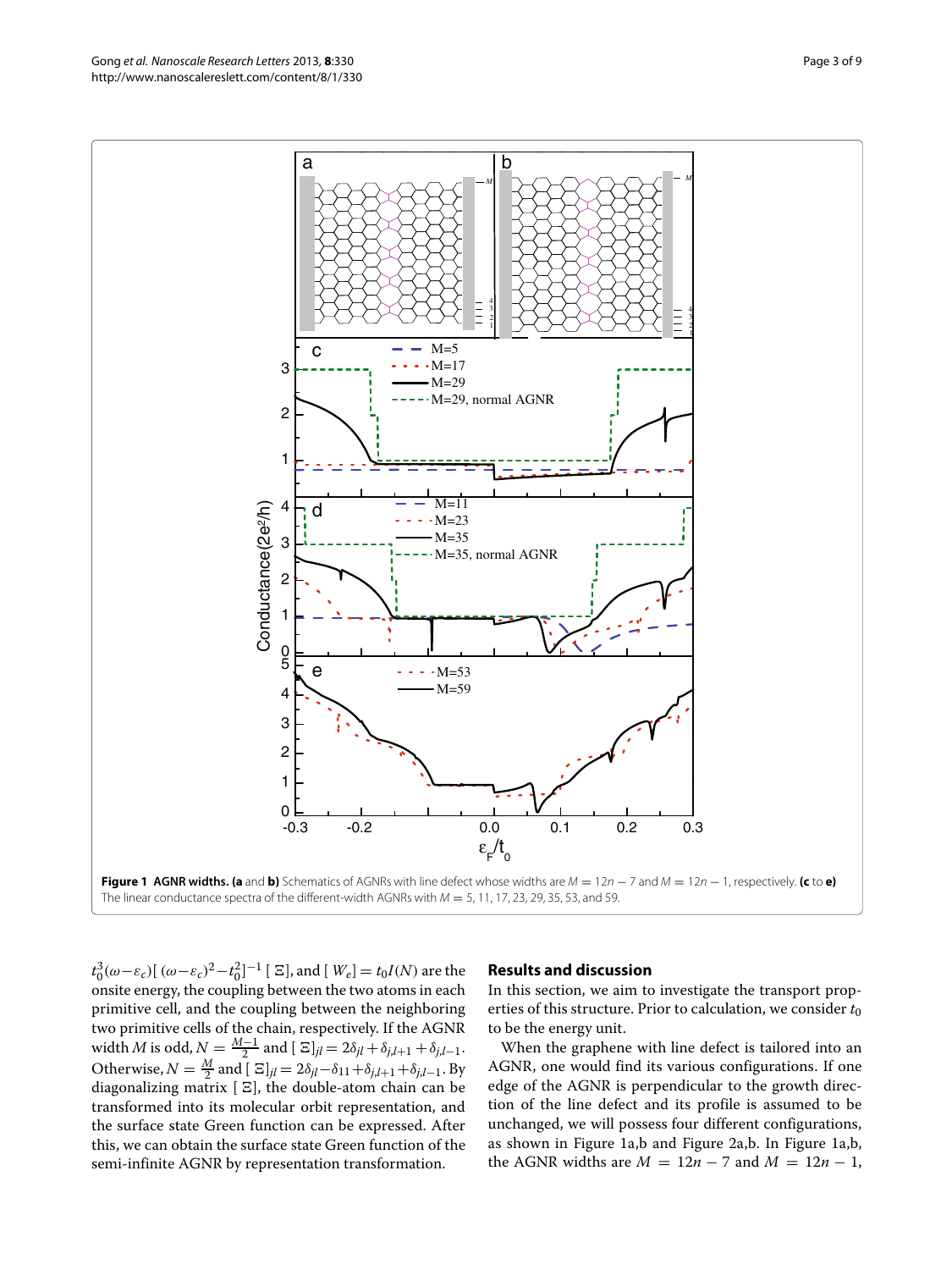<span id="page-3-0"></span>respectively. For the other configurations in Figure [2a](#page-3-0),b, there will be  $M = 12n - 4$  and  $M = 12n + 2$ . For convenience, we name the configurations illustrated in Figure [1a](#page-2-0),b as model A and model B and those in Figure [2a](#page-3-0),b as model C and model D, respectively. We first plot the linear conductance spectra of model A and model B in Figure [1c](#page-2-0),d. The structure parameters are taken to be  $\varepsilon_c = \varepsilon_d = 0$  and  $t_T = t_D = t_0$ . It is obvious that independent of the configurations, the line defect suppresses the electron transport apparently. This is certainly attributed to the defect-contributed electron scattering. Moveover, one can find that the influence of the line defect is tightly determined by the AGNR configurations. In model A where  $M = 12n-7$ , the first conductance plateau is suppressed, and the conductance magnitude deduces more obviously where  $\varepsilon_F > 0$ . However, the conductance plateau is still observed. With respect to the other

conductance plateaus, they are destroyed seriously by the presence of line defect. For instance, when the AGNR width increases to  $M = 29$ , conductance dips emerge in the vicinity of  $\varepsilon_F = 0.25t_0$  and  $\varepsilon_F = -0.3t_0$ , respectively. For model B in which  $M = 12n - 1$ , in Figure [1d](#page-2-0), one readily observes that the line defect modifies the electron transport in a different way. Namely, there always exists Fano antiresonance in the positive-energy region of the first conductance plateau, irrelevant to the width of the AGNR. With the increase of the AGNR width, the first conductance plateau becomes narrow; the antiresonance point accordingly shifts toward the Dirac point. Meanwhile, a conductance dip appears in the negativeenergy region of the first conductance plateau. In order to compare the difference between these two models, we present the results of wide nanoribbons  $M = 53$  and  $M =$ 59 in Figure [1e](#page-2-0). We do not find any new phenomenon

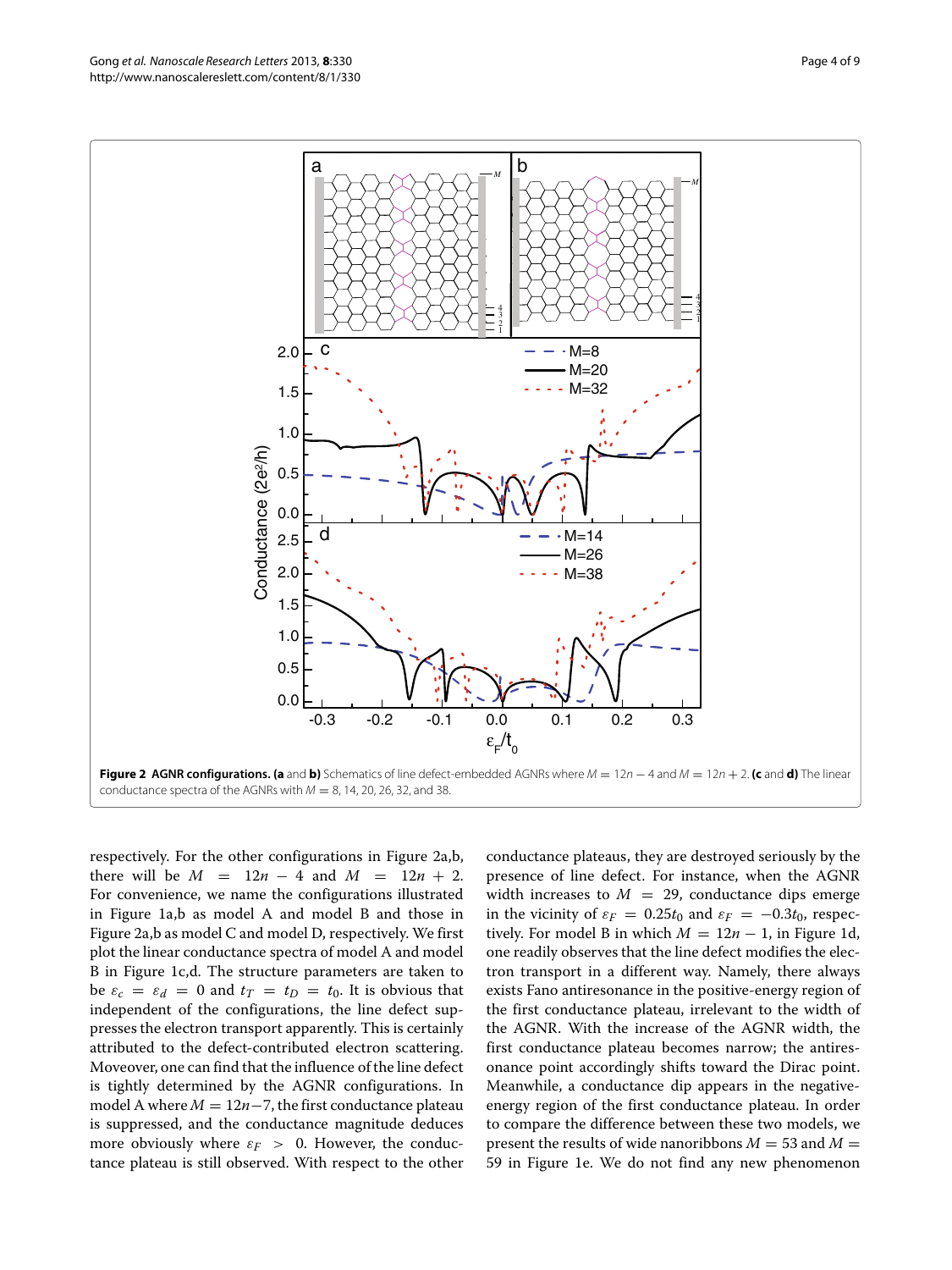except some conductance dips in the higher conductance plateaus.

In Figure [2c](#page-3-0),d, we present the linear conductance spectra of model C and model D. The structure parameters are considered to be the same as those in Figure [1.](#page-2-0) It can be found that here, the Fano antiresonance becomes more distinct, including that at the Dirac point. Moreover, due to the Fano effect, the first conductance plateau almost vanishes. In Figure [2c](#page-3-0) where  $M = 12n - 4$ , we find that in the case of  $M = 8$ , one clear Fano antiresonance emerges at the Dirac point, and the wide antiresonance valley causes the decrease of the conductance magnitude in the negative-energy region. In addition, the other antiresonance occurs in the vicinity of  $\varepsilon_F = 0.03 t_0$ . When the AGNR widens to  $M = 20$ , the Fano antiresonances appear on both sides of the Dirac point respectively. It is seen, furthermore, that the Fano antiresonances in the positive-energy region are apparent, since there are two antiresonance points at the points of  $\varepsilon_F = 0.05t_0$  and  $\varepsilon_F = 0.14t_0$ . Next, compared with the result of  $M = 20$ , new antiresonance appears around the position of  $\varepsilon_F$  =  $-0.08t_0$  in the case of *M* = 32. In model D, where *M* =  $12n + 2$ , the antiresonance is more apparent, in comparison with that of model C. For instance, when  $M = 14$ , a new antiresonance occurs in the vicinity of  $\varepsilon_F = 0.13t_0$ , except the two antiresonances in the vicinity of the Dirac point. With the increase of  $M$  to  $M = 26$ , two antiresonance points emerge on either side of the Dirac point.



However, in the case of  $M = 38$ , we find the different result; namely, there is only one antiresonance in the positive-energy region. This is because the widening of the AGNR will narrow the first conductance plateau. Consequently, when  $\varepsilon_F = 0.15t_0$ , the Fermi level enters the second conductance plateau. In such a case, the dominant nonresonant tunneling of electron inevitably covers the Fano antiresonance.

The Fano antiresonance originates from the interference between one resonant and one nonresonant processes. It is thus understood that the line defect makes a contribution to the resonant electron transmission. Namely, the presence of line defect causes the appearance of new localized quantum state. The coupling between this localized state and the main transmission channel contributes to the resonant transmission. Surely, we should focus on the properties of the localized state to clarify the occurrence of the Fano antiresonance. Following this idea, we investigate the density of states (DOS) of such a structure. The numerical results of model A and B are shown



<span id="page-4-1"></span><span id="page-4-0"></span> $M = 20$  and 26. In (c), the values of *M* are 32 and 38, respectively.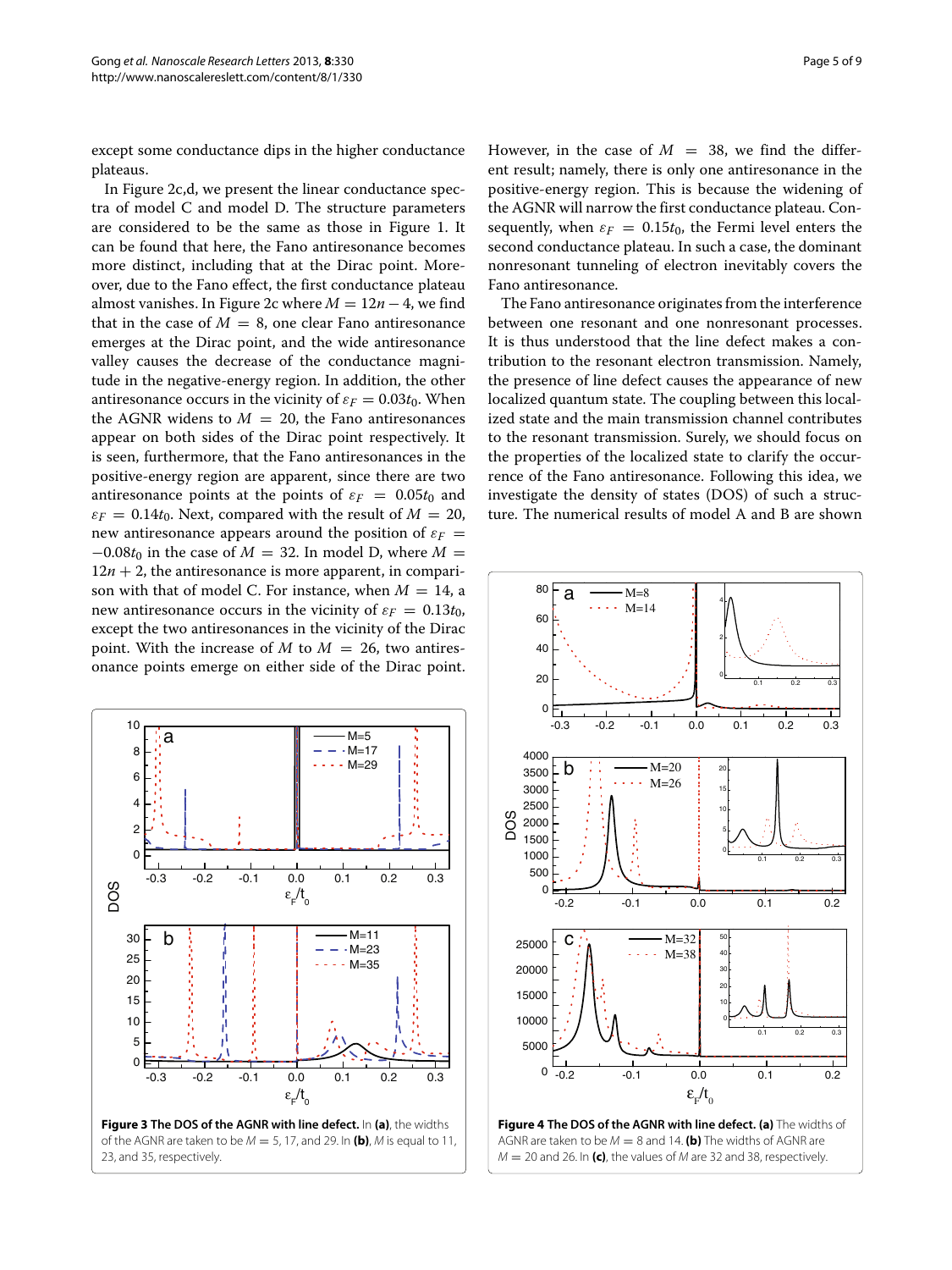in Figure [3a](#page-4-0),b. By comparing the results in Figure [1](#page-2-0) and Figure [3,](#page-4-0) we find that in the region where appears a conductance dip, the corresponding DOS spectrum shows up as a peak. This result exactly proves that the line defect induces the appearance of localized state which offers a resonant channel for the quantum interference. When the defect-induced state is less localized, the amplitude of the corresponding resonant path gets close to the nonresonant one; hence, the quantum interference is distinct, leading to the Fano antiresonance. Just as shown in Figure [3b](#page-4-0), the widening of the quantum state is apparent around the point of  $\varepsilon_F = 0.1t_0$ , so the Fano antiresonance is clearly observed in Figure [1d](#page-2-0). In contrast, if the states are more localized, the quantum interference assisted by them is somewhat weak. Thus, one can only see the some weak conductance dips in the conductance curves. In addition, in Figure [3a](#page-4-0),b, we can see that some DOS peaks do not correspond to the conductance dips in Figure [1c](#page-2-0),d. One can ascertain that these states are completely localized and are decoupled from the main transmission channel. This is exactly called the BIC phenomenon [\[44\]](#page-8-15).

The DOS spectra of model C and model D are shown in Figure [4a](#page-4-1),c. Similar to the former two models, the DOS peaks are consistent with the Fano antiresonances in the conductance curves. Next, we find that the DOS peaks only distribute in the region of  $|\varepsilon_F| < 0.2t_0$  with no peak in the other region. So, it is clearly known that the defectinduced localized states are confined in such a region in such two models. On the other hand, in these two models, the DOS peak around the Dirac point is wider (see Figure [4a](#page-4-1)). This leads to the apparent Fano antiresonance around the Dirac point. In addition, with the widening of the AGNR, the DOS spectra of the two models show similar variation behaviors. To be concrete, independent of the change of *M*, the DOS spectra on the two sides of the Dirac point exhibit completely different properties, and in the region of  $\varepsilon_F > 0$ , the amplitudes of the DOS peaks are much smaller than those in the region of  $\varepsilon_F < 0$ . It is also found that with the increase of *M*, the DOS peaks in the region of  $\varepsilon_F > 0$  increase with the enhanced amplitudes of them. However, in the negative-energy region, when only  $M = 20$ , a strong DOS peak appears in the vicinity of  $\varepsilon_F = -0.13t_0$ . Next, when the AGNR is further widened, such a peak enhances and splits obviously. The increase of the DOS peaks brings about the abundant Fano effects. Due to the enhanced DOS peaks in the negative-energy region, we can understand that the influence of the line defect is more evident in this region.

Following the above description, we next discuss the reason of the asymmetric DOS spectra of model C and model D. Note first that in the region of  $|\varepsilon_F| \to 0$ ,  $[W_o] \approx$  $\varepsilon_F I(N) + \varepsilon_F [\Xi]$  and  $[W_i] = -t \varepsilon_F [\Xi]$ . It is evident that when  $\varepsilon_F > 0$ , the sign  $(+/-)$  of  $[W_i]_{i}$  is opposite to

<span id="page-5-0"></span>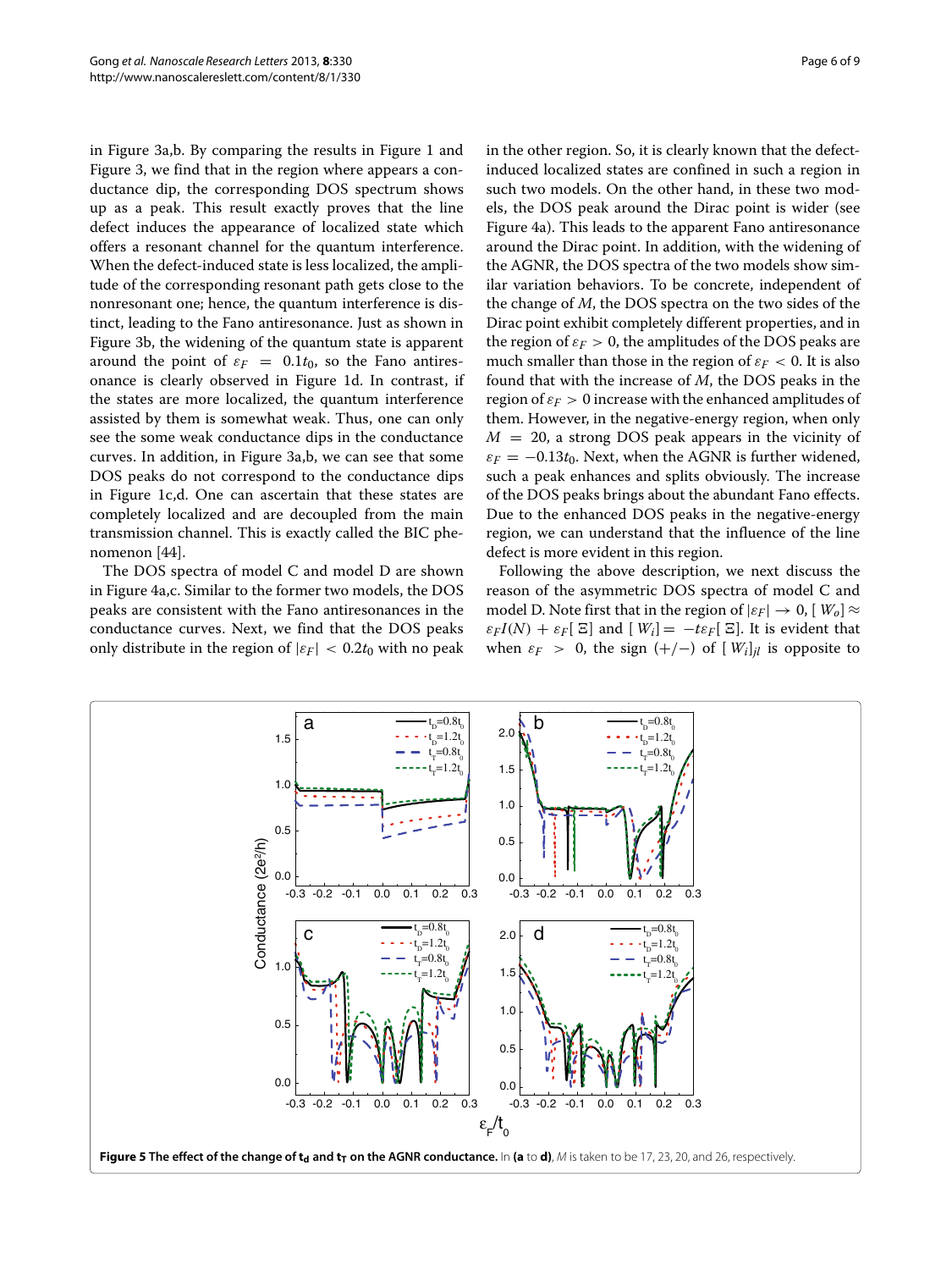that of [ *We*]*jl*, whereas the signs of them are the same in the case of  $\varepsilon_F < 0$ . Such a result of electron-hole asymmetry certainly influences the surface state of the semiinfinite AGNR. Namely, when  $\varepsilon_F > 0$ , the surface state of the semi-infinite AGNR will become more localized. However, the line-defect Hamiltonian is of electron-hole symmetry. Hence, in the region of  $\omega > 0$ , the electron transport is weaker than that in the region of  $\omega < 0$ . Due to these reasons, we see that in the four models, the effect of the line defect in the negative energy is relatively weak. Next, in the even *M* case,  $[W_0]_{11} \approx 2\varepsilon_F$  and  $[W_i]_{11} =$  $-t\epsilon_F$  in the region of  $|\epsilon_F| \to 0$ . This will modify the surface state properties of the semi-infinite nanoribbon. With the help of the method offered in [\[43\]](#page-8-14), we have found that in the case of even *M*, the surface state of the semiinfinite nanoribbon can be further localized in the case of  $\varepsilon_F > 0$ . Consequently, in such a case, the imaginary part of the self-energy contributed by the semi-infinite AGNR becomes small. Therefore, we can understand the reason for the asymmetric DOS states in model C and model D above and below the Dirac point.

Based on the previous works, the tight-binding results are consistent with those based on the density functional theory (DFT) calculations [\[40\]](#page-8-11); however, the values of  $t_D$  and  $t_T$  are certainly different from  $t_0$  due to the defect-induced change of the topological structure of the AGNR. Next, we would like to investigate the conductance affected by the deviation of the line-defect intersite coupling  $(t_D)$  and the coupling between the defect and the AGNR  $(t_T)$  from  $t_0$ . We take model A with  $M = 17$ , model B with  $M = 23$ , model C with  $M = 20$ , and model D with  $M = 26$  to calculate the change of linear conductance by the varied  $t_D$  and  $t_T$ . The numerical results are shown in Figure [5.](#page-5-0) We see that the variation of  $t_D$  and  $t_T$  indeed adjusts the electron transport. In Figure [5a](#page-5-0), when  $t_d$  increases on the two sides of the Dirac point, the difference between the conductance values is enlarged, leading to the further asymmetry of electron transport. With respect to the other models, the changes of the conductance spectra are mainly manifested as the shift of the Fano antiresonances. First, for model B and model C, Figure [5b](#page-5-0),c shows that the decrease of  $t_D$  (or the increase of  $t_T$ ) causes the Fano antiresonances to shift to the Dirac point. In the opposite case, the Fano antiresonances on the two sides of the Dirac point will repel each other. For model D, the shift of Fano antiresonances exhibits different results. We see that the decrease of  $t_D$  (or the increase of  $t_T$ ) causes the Fano antiresonances to shift right, whereas the Fano antiresonances shift left under the opposite situation. Albeit the shift of conductance spectra, the conductance properties can not be basically modified.

When the line defect is embedded in the GNR, its onsite energy may be different from that of the GNR. Thus, in Figure [6,](#page-6-0) we present the influence of the change of the onsite energy of the line defect by taking  $\varepsilon_d = \varepsilon_c + \Delta$ . For

<span id="page-6-0"></span>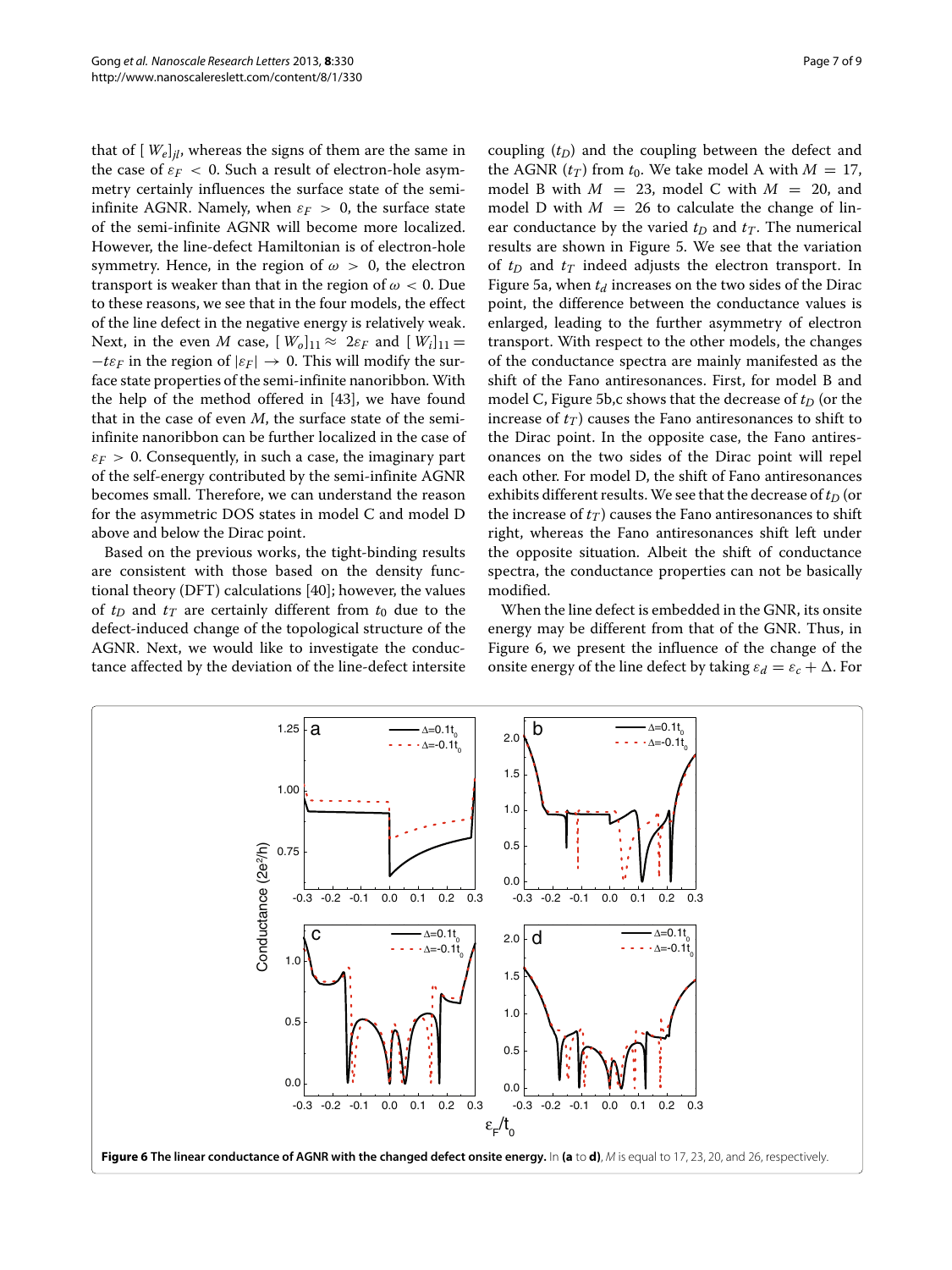model A, in the case of positive  $\Delta$ , the conductance magnitude decreases more apparently in the positive-energy region, as shown in Figure [6a](#page-6-0). For the other models, the Fano antiresonances will depart from their original positions, except those at the Dirac point. In Figure [6b](#page-6-0),c, when a positive  $\Delta$  is considered, the Fano antiresonances in the region of  $\varepsilon_F > 0$  shift to the high-energy direction, but those in the region of  $\varepsilon_F < 0$  will move to the lowenergy direction. Alternatively, when  $\Delta$  is negative, the Fano antiresonance shifts to the Dirac point. As for the results about model D, Figure [6](#page-6-0) shows that the positive  $\Delta$ causes the Fano antiresonances to shift left, whereas the Fano antiresonances shift right in the presence of a negative  $\Delta$ . Up to now, we find that the deviations of the onsite energy,  $t_D$ , and  $t_T$  induce the similar change of the conductance spectra. It should be pointed out that in spite of the shift of the conductance spectra, the main conductance properties assisted by the line defect are robust. According to these calculations, the contribution of the line defect to the electron transport in the AGNR can be well understood.

### **Conclusion**

In summary, we have investigated the electron transport through an AGNR with line defect from the theoretical aspect. As a consequence, it has been found that the line defect induces the Fano effects or the phenomenon of BIC in electron transport through this structure, which are determined by the width of the AGNR. To be specific, when  $M = 12n - 7$  or  $M = 12n - 1$ , the Fano effects are comparatively weak, whereas the result of BIC is abundant. However, in the configurations of  $M = 12n - 4$ or  $M = 12n + 2$ , the Fano effects are dominant, and no BIC phenomenon has been observed. By paying attention to the DOS spectra, we saw that the line defect induces some localized quantum states around the Dirac point and that the different localizations of these states lead to these two transport results. Next, the influences of the changed structure parameters on the Fano effects have been presented. We believe that the numerical results are helpful for clarifying the contribution of the line defect to the electron transport in the AGNR. We propose such a structure to be a promising candidate for nanoswitch.

#### **Competing interests**

The authors declare that they have no competing interests.

#### **Authors' contributions**

WJG designed the theoretical model, deduced the relevant formula, and drafted the manuscript. XYS and YW carried out the numerical calculations. GDY participated in the analysis about the results. XHC improved the manuscript. All authors read and approved the final manuscript.

#### **Acknowledgements**

WJ Gong thanks Yi-Song Zheng for his helpful discussions. This work was financially supported by the National Natural Science Foundation of China (grant no. 10904010), the Fundamental Research Funds for the Central

Universities (grant no. N110405010), the Natural Science Foundation of Liaoning province of China (grants no. 2013020030 and 2012020085), and the Liaoning BaiQianWan Talents Program (grant no. 2012921078).

#### **Author details**

1College of Sciences, Northeastern University, Shenyang 110004, China. 2Department of Physics, Jilin University, Changchun 130023, China.

#### Received: 1 May 2013 Accepted: 5 July 2013 Published: 22 July 2013

#### **References**

- <span id="page-7-0"></span>1. Novoselov KS, Geim AK, Morozov SV, Jiang D, Zhang Y, Dubonos SV, Grigorieva IV, Firsov AA: **Electric field effect in atomically thin carbon film.** *Science* 2004 **306:**666.
- <span id="page-7-1"></span>2. Han MY, Ozyilmaz B, Zhang YB, Kim P: **Energy band-gap engineering of graphene nanoribbons.** *Phys Rev Lett* 2007, **98:**206805.
- <span id="page-7-2"></span>3. Castro NetoAH, Guinea F, Peres NMR, Novoselov KS, Geim AK: **The electronic properties of graphene.** *Rev Mod Phys* 2009, **81:**109.
- <span id="page-7-3"></span>4. Das Sarma, S, Adam S, Hwang EH, Rossi E: **Electronic transport in two dimensional graphene.** *Rev Mod Phys* 2011, **83:**407.
- <span id="page-7-4"></span>5. Schwierz F: **Graphene transistors.** *Nat Nanotechnol* 2010, **5:**487.
- <span id="page-7-5"></span>6. Fujita M, Wakabayashi K, Nakada K, Kusakabe K: **Peculiar localized state at zigzag graphite edge.** *J Phys Soc Jpn* 1996, **65:**1920.
- <span id="page-7-7"></span>7. Nakada K, Fujita M, Dresselhaus G, Dresselhaus MS: **Edge state in graphene ribbons: nanometer size effect and edge shape dependence.** *Phys Rev B* 1996, **54:**17954.
- <span id="page-7-6"></span>8. Wakabayashi K, Fujita M, Ajiki H, Sigrist M: **Electronic and magnetic properties of nanographite ribbons.** *Phys Rev B* 1999, **59:**8271.
- <span id="page-7-8"></span>9. Xu ZP, Zheng QS, Chen GH: **Elementary building blocks of graphene-nanoribbon-based electronic devices.** *Appl Phys Lett* 2007, **90:**223115.
- <span id="page-7-9"></span>10. Wakabayashi K: **Electronic transport properties of nanographite ribbon junctions.** *Phys Rev B* 2001, **64:**125428.
- <span id="page-7-10"></span>11. Han MY, Brant JC, Kim P: **Electron transport in disordered graphene nanoribbons.** *Phys Rev Lett* 2010, **104:**056801.
- <span id="page-7-11"></span>12. Li X, Wang X, Zhang L, Lee S, Dai H: **Ultrasmooth graphene nanoribbon semiconductors.** *Science* 2008, **319:**1229.
- <span id="page-7-12"></span>13. Cai J, Ruffieux P, Jaafar R, Bieri M, Braun T, Blankenburg S, Muoth M, Seitsonen AP, Saleh M, Feng X, Müllen K, Fasel R: **Atomically precise bottom-up fabrication of graphene nanoribbons.** *Nature* 2010, **466:**470.
- <span id="page-7-13"></span>14. Jiao L, Zhang L, Wang X, Diankov G, Dai H: **Narrow graphene nanoribbons from carbon nanotubes.** *Nature* 2009, **458:**877.
- <span id="page-7-14"></span>15. Kosynkin DV, Higginbotham AL, Sinitskii A, Lomeda JR, Dimiev A, Price BK, Tour JM: **Longitudinal unzipping of carbon nanotubes to form graphene nanoribbons.** *Nature* 2009, **458:**872.
- <span id="page-7-15"></span>16. Wang X, Ouyang Y, Li X, Wang H, Guo J, Dai H: **Room-temperature all-semiconducting sub-10-nm graphene nanoribbon field-effect transistors.** *Phys Rev Lett* 2008, **100:**206803.
- <span id="page-7-16"></span>17. Areshkin DA, Gunlycke D, White CT: **Ballistic transport in graphene nanostrips in the presence of disorder: importance of edge effects.** *Nano Lett* 2007, **7:**204.
- 18. Nguyen VH, Do VN, Bournel A, Nguyen VL, Dollfus P: **Controllable spin-dependent transport in armchair graphene nanoribbon structures.** *J Appl Phys* 2009, **106:**053710.
- 19. González JW, Pacheco M, Rosales L, Orellana PA: **Transport properties of graphene quantum dots.** *Phys Rev B* 2011, **83:**155450.
- 20. Saloriutta K, Hancock Y, Kärkkäinen A, Kärkkäinen L, Puska MJ, Jauho AP: **Electron transport in edge-disordered graphene nanoribbons.** *Phys Rev B* 2011, **83:**205125.
- 21. Zhang YT, Jiang H, Sun Qf, Xie XC: **Spin polarization and giant magnetoresistance effect induced by magnetization in zigzag graphene nanoribbons.** *Phys Rev B* 2010, **81:**165404.
- 22. Yang K, Chen Y, D'gosta R, Xie Y, Zhong J, Rubio A: **Enhanced thermoelectric properties in hybrid graphene/boron nitride nanoribbons.** *Phys Rev B* 2012, **86:**045425.
- <span id="page-7-17"></span>23. Liang L, Cruz-Silva E, Girão EC, Meunier V: **Enhanced thermoelectric figure of merit in assembled graphene nanoribbons.** *Phys Rev B* 2012, **86:**115438.